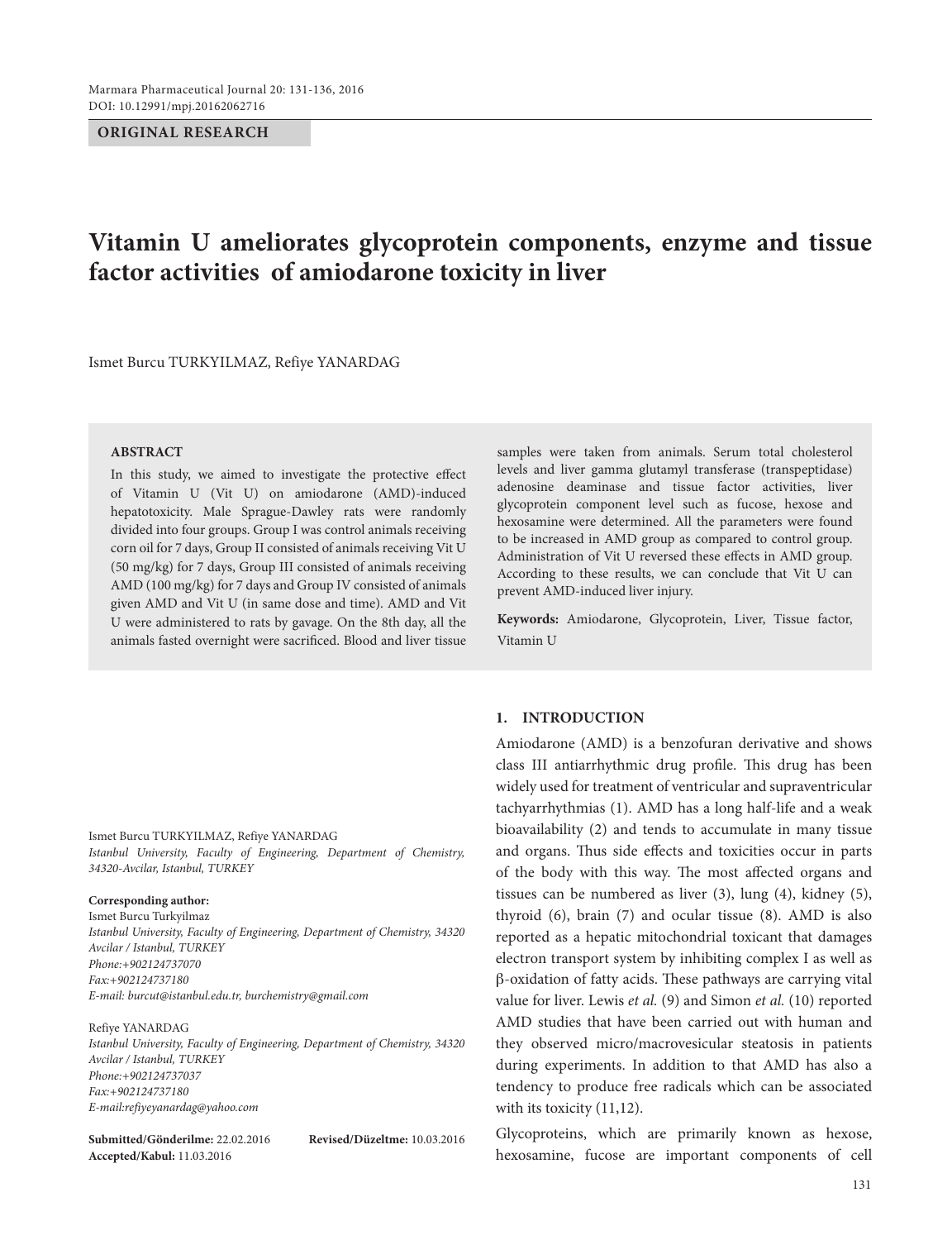membranes. They are composed of proteins which have carbohydrate moiety and this moiety is covalently bounded to their peptide side. The glycoproteins have many functions like mediating cell surface function, cell-cell recognition, cellular adhesion. The importance and increased levels of glycoproteins in various diseases have been reported as many researchers (13-15). The liver is a responsible organ for producing large amounts of glycoproteins present in blood (14).

Vitamin U (Vit U) is a methionine derivative compound that is found in flowering plants (16) and in the species of Brassicaceae family (17). Although it has been called vitamin, it hasn't been accepted into vitamin classification. Besides, this compound has many useful features like hypolipidemic (18), hepatoprotective (19) and gastroprotective effects (20) and wound-healing properties (21).

In this study, we aimed to investigate protective effect of Vit U on glycoprotein content and enzyme activities on amiodarone induced liver injury.

## **2. MATERIAL AND METHODS**

#### **2.1. Material**

The experimental procedures were approved by the local Animal Care and Use Committee of Istanbul University, with the certification on the Application for the Use of Animals dated September 27, 2012 (approval ID: 2012 / 127). In this study, 3.5-4 months aged male Sprague-Dawley rats (Istanbul University Experimental Medical Research and Application Institute, DETAE) were used. Their diet consisted of standard animal pellet food and tap water *ad libitum*. Application of AMD dose and time were determined as Reasor *et al.* (22). Vit U dose were administered according to Sokmen *et al.* (19). A total of twenty nine rats were divided into 4 groups as follows. The groups include: Group I, control animals receiving corn oil for 7 days (n=6); Group II, animals receiving Vit U (50 mg/kg) for 7 days (n=7); Group III; animals receiving AMD (100 mg/kg) for 7 days (n=8); and Group IV, animals receiving Vit U (50 mg/kg) for 7 days 1 h prior to the administration of AMD (100 mg/kg) (n=8). AMD and Vit U were administered to rats by gavage. On the 8<sup>th</sup> day, all the animals fasted overnight were sacrificed.

Biochemical investigations were made in serum samples and liver tissues of all groups. Serum total cholesterol levels were determined according to Zlatkis *et al.* (23). The liver tissues were taken from animals under anesthesia. Tissue samples were washed with physiological saline (0.9% NaCl) and kept frozen until the day of the experiments. On the day of the

experiments, liver samples were homogenized in cold 0.9% NaCl with a glass homogenizer to make up to a 10% (w/v) homogenate. The homogenates were centrifuged and the clear supernatant fraction was removed for biochemical analysis. In liver homogenates, gamma glutamyl transferase (transpeptidase) activity ( $\gamma$ -GT) was measured by Szasz method (24), adenosine deaminase activity was determined according to Karker (25), tissue factor (TF) activity according to Quick's one-stage method using normal plasma (26). Fucose levels of liver tissues were evaluated according to the method of Dische and Shettles (27) and hexose-hexosamine contents were estimated by the method by Winzler (28). The protein measurements in liver homogenates were determined according to Lowry *et al.* (29).

#### **2.2. Statistical Analysis**

Biochemical analysis was performed by one-way ANOVA followed by Duncan's Newman-Keuls multiple comparison test. The values are expressed as the mean ± standart deviation (SD). P values less than 0.05 were considered to be significant.

## **3. RESULTS AND DISCUSSION**

The serum total cholesterol levels and liver  $\gamma$ -GT, ADA and TF activities were shown in Table 1. According to these results, the serum total cholesterol, liver  $\gamma$ -GT, ADA and TF activities were found to be increased in AMD group as compared to control group in a significant manner (P < 0.05, P < 0.0001). Administration of Vit U reversed serum total cholesterol levels insignificantly while the reverse effect of vit U on  $\gamma$ -GT, ADA and TF activity was in a significant manner in AMD group ( $P < 0.05$ ,  $P < 0.0001$ ).

In Table 2, liver fucose, hexose and hexosamine levels were seen. All the glycoprotein levels were observed to be significantly increased in AMD group when compared to control group (P < 0.05). Vit U decreased all the component levels of liver in this table in a significant manner in AMD group ( $P < 0.05$ ).

The liver is a vital organ where the basic metabolic pathways like carbohydrates, lipids and proteins as well as detoxification of xenobiotic substances occur. This situation brings it to be a target organ for toxicity. As being reported in literature by Seeff (30) and Jaeschke (31), drug induced liver injury becomes a big problem day by day. So finding new solutions to prevent drug induced liver injury become important.

The liver has an importance for cholesterol and lipid metabolism. AMD is a phospholipase inhibitor and causes lipid accumulation in the liver. The studies that support this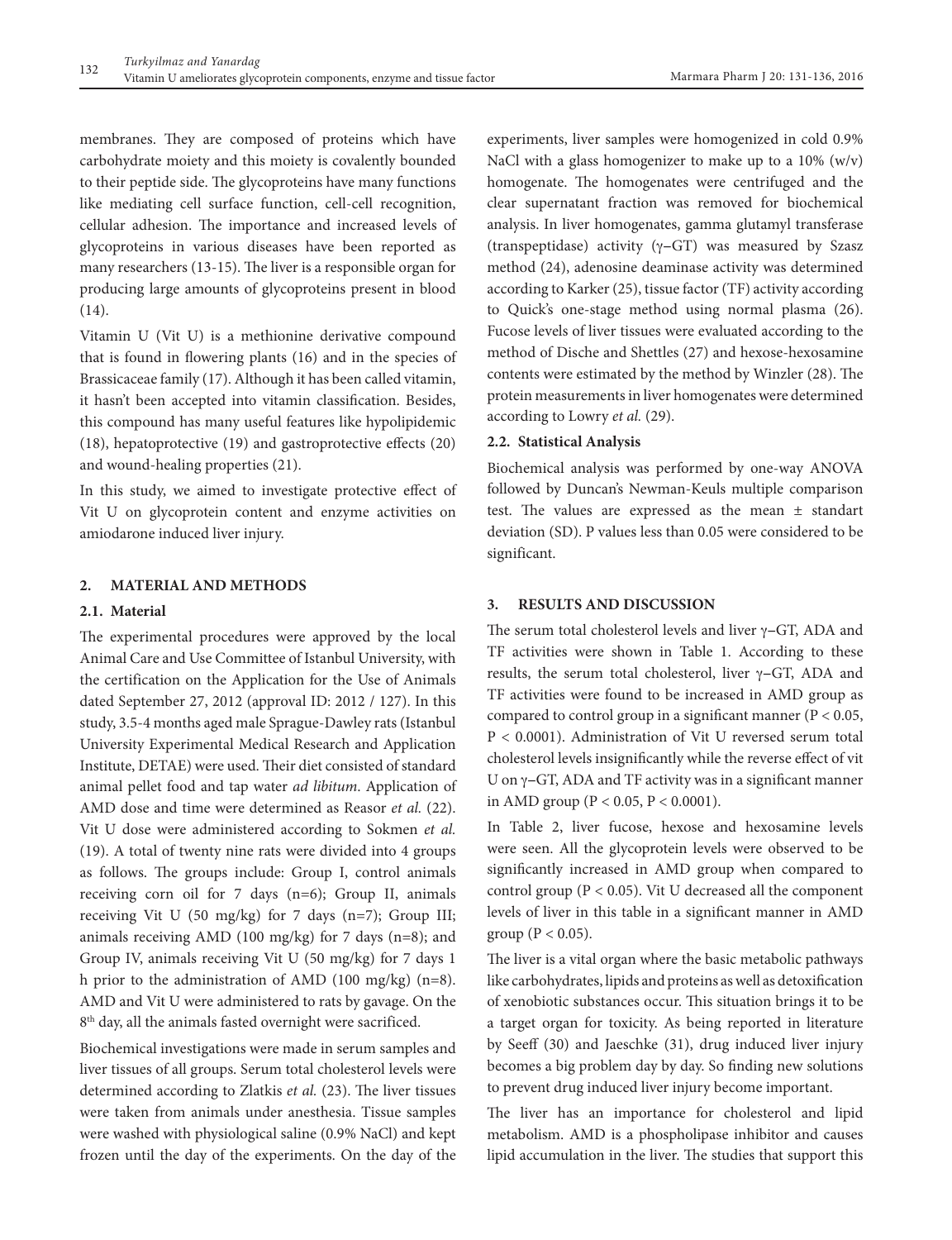| Groups             | <b>Total Cholesterol</b><br>$(mg/dL)^*$ | $\gamma$ -GT<br>$(U/g$ protein)* | <b>ADA</b><br>$(U/g$ protein)* | TF<br>$(second)^*$              |
|--------------------|-----------------------------------------|----------------------------------|--------------------------------|---------------------------------|
| Control            | $43.25 \pm 8.68$                        | $19.97 \pm 8.06$                 | $8.40 \pm 1.29$                | $207.60 \pm 20.90$              |
| $Control + Vit U$  | $51.16 \pm 8.24$                        | $23.52 \pm 6.91$                 | $15.63 \pm 6.08$               | $181.30 \pm 9.83^{\circ}$       |
| Amiodarone         | $57.81 \pm 9.36^{\circ}$                | $33.16 \pm 4.77^{\circ}$         | $14.49 \pm 1.64^c$             | $110.42 \pm 10.56^{\circ}$      |
| Amiodarone + Vit U | $54.69 \pm 4.32$                        | $24.59 \pm 2.79^{\rm b}$         | $9.57 \pm 2.16^b$              | $210.81 \pm 14.07$ <sup>d</sup> |

**Table 1.** The serum total cholesterol levels, and the liver gamma glutamyl transferase  $(\gamma - GT)$ , adenosine deaminase (ADA) and tissue factor (TF) activities of control and experimental groups

 $*$ Mean + SD

 $\rm{^{3}P}< 0.05$  versus control group,  $\rm{^{b}P}< 0.05$  versus amiodarone group,  $\rm{^{c}P< 0.0001}$  versus control group,  $\rm{^{d}P< 0.0001}$  versus amiodarone group.

**Table 2.** The liver fucose, hexose and hexosamine levels of control and experimental groups

| Groups             | <b>Fucose</b>                                  | <b>Hexose</b>              | <b>Hexosamine</b>                 |
|--------------------|------------------------------------------------|----------------------------|-----------------------------------|
|                    | $(\mu g \nfor 10000)$ ( $\mu g \nfor 10000$ )* | $(mg$ glucose/mg protein)* | $(\mu g$ glucosamine/mg protein)* |
| Control            | $0.18 \pm 0.05$                                | $0.26 \pm 0.04$            | $0.47 \pm 0.15$                   |
| $Control + Vit U$  | $0.22 \pm 0.01$                                | $0.30 \pm 0.01$            | $0.26 \pm 0.21$                   |
| Amiodarone         | $0.50 \pm 0.08^{\rm a}$                        | $0.41 \pm 0.08^{\circ}$    | $1.14 \pm 0.39^{\rm a}$           |
| Amiodarone + Vit U | $0.24 \pm 0.12^b$                              | $0.25 \pm 0.08^{\rm b}$    | $0.19 \pm 0.12^b$                 |

 $*$ Mean + SD

 $\rm{^{a}P} < 0.05$  versus control group,  $\rm{^{b}P} < 0.05$  versus amiodarone group

idea especially associated with AMD hepatotoxicity have been published by many reporters (32-34). In parallel to this approach, we got elevated serum total cholesterol levels in AMD group according to the control group. Administration of Vit U decreased this level in AMD group. Seri *et al.* reported hypolipidemic effect of Vit U via helping the acceleration of lipid molecule excretion (35). We may suggest that Vit U reduced serum cholesterol levels via this way.

 $\gamma$ -GT is an enzyme which catalyzes the breakdown of glutathione, using its gamma glutamyl part for transporting free amino acids across the membrane and into the cell (36). The importance of  $\gamma$ -GT is being a marker enzyme for hepatic injury which is induced by drugs and this enzyme carries weight with in clinical practice. Some reporters have reported elevated  $\gamma$ -GT activity levels in various either human hepatocyte culture studies induced by amiodarone or chemical-induced hepatotoxicity cases (37-39). Increased activity of this enzyme shows impairment for membrane integrity. In our study, as parallel to these reports, we found elevated activity of  $\gamma$ -GT in the AMD group as we compared to the control group. However, administration of Vit U reversed this activity in the AMD group. The decreased activities of this enzyme in this group may be due

to membrane repair property of Vit U which was reported before by Racz *et al* (17).

ADA is an important aminohydrolase in the purine metabolism which catalyzes deamination of either adenosine or deoxyadenosine to inosine or deoxyinosine. This reaction is one of the rate limiting steps in adenosine degradation (40). Increased activity of this enzyme indicates liver failure (41). In the present study, we got elevated ADA activity in AMD groups compared to control group. Vit U decreased this activity in AMD group. Elevated ADA activity may be associated with increased free radical levels caused by amiodarone. So we may suggest that Vit U showed its antioxidant activity by decreasing this enzyme activity in AMD group.

TF (tissue factor) is the principal cellular initiator of normal blood. It is a low molecular weight glycoprotein and a component of cell membrane. An increase in the activity of TF correlates with an increase in blood coagulation levels and a decrease in coagulation time. This elevated activity is also associated with alterations which occur in cell membrane due to either membrane composition or increased lipid peroxidation levels (42, 43). Increased TF activity has been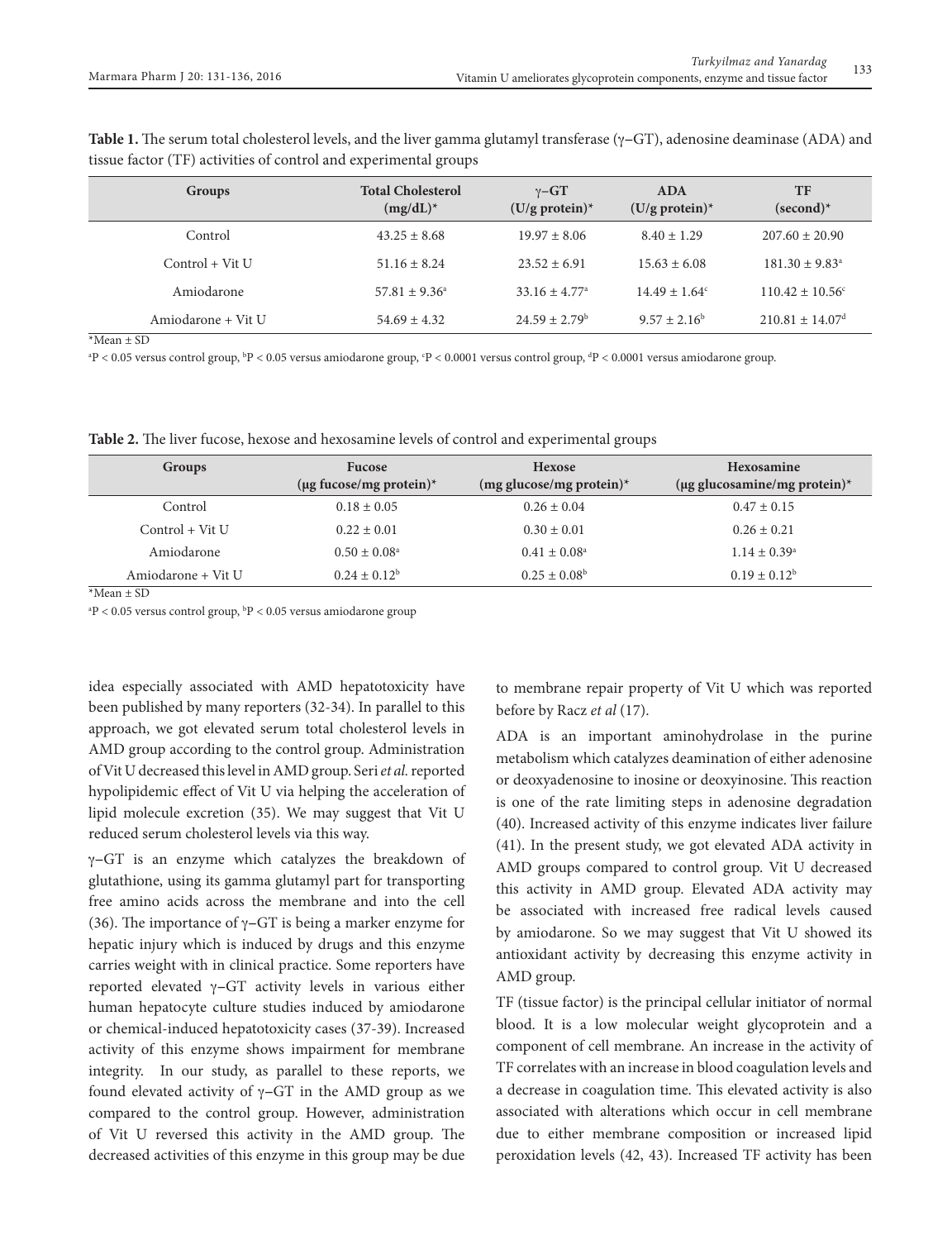reported in many diseases such as diabetes, hyperlipidemia, atherosclerosis and kidney diseases (44, 45). In our study, TF activity was significantly increased in the AMD group when compared to the control group. Vit U reversed this activity in AMD group. We may suggest this reducing effect can be associated with the protective effect of Vit U on membrane stability (17).

Glycoproteins are compounds that include carbohydrate moiety attached to peptide side of proteins. They are present in the extracellular matrix and believed to contribute to the structure of the matrix. They play an important role in tissue stabilization and are found as hormones, blood group substances (13, 46). Their levels are important for determining many diseases like tuberculosis (47), autoimmune thyroiditis (48), diabetes mellitus (49) and hepatotoxicity (50). In the present study, we determined the glycoproteins like fucose, hexose and hexosamine levels of liver tissue. Levels of all the glycoproteins were found to be increased in the AMD group when compared to the control group. The elevation we have observed in the glycoprotein components of the AMD group may be a sign of a pathological process which results in the deposition of macromolecular components. This situation can be explained as cationic amphiphilic property of AMD. The hydrophobic ring structure and the hydrophilic side chain with a charged cationic amine group describe the nature of AMD. In addition to these properties, the halogen part of

## **Vitamin U karaciğerde amiodaron toksisitesinin glikoprotein düzeyi, enzim ve doku faktör aktivitelerini iyileştirir**

### **ÖZ**

Bu çalışmada, amiodarone (AMD) ile oluşturulan hepatotoksisite üzerine U Vitamini (Vit U)'nin koruyucu etkisi araştırıldı. Erkek Sprague-Dawley sıçanlar rastgele dört gruba ayrıldı. Grup I; 7 gün boyunca mısır özü yağı verilen kontrol grubu, Grup 2; 7 gün boyunca Vit U (50 mg/kg) verilen hayvanlar, Grup III; 7 gün boyunca AMD (100 mg/kg) verilen hayvanlar ve Grup IV; aynı doz ve sürede AMD ve Vit U verilen hayvanlar. AMD ve Vit U sıçanlara gavaj yöntemiyle verildi.

**REFERENCES**

- 1. Nasser M, Larsen TR, Waanbah B, Sidiqi I, McCullough PA. Hyperacute drug-induced hepatitis with intravenous amiodarone: Case resport and review of the literature. Drug Healthc Patient Saf 2013; 5: 191-8.
- 2. Babatin M, Lee SS, Pollak PT. Amiodarone hepatotoxicity.

AMD enhances lipophilic character and provides to interact with membrane structure. So the membrane penetrability is affected by AMD. In a similar manner, administration of Vit U decreased these effects in the AMD group. We may suggest that Vit U exerted a protective effect on glycoprotein structure of the liver tissue due to its hypolipidemic effect which decreases lipid peroxidation levels, affecting the membrane stabilization.

## **4. CONCLUSION**

This study shows that AMD induced hepatotoxicity can be prevented by Vit U, a methionine derivative substance. This protective effect of Vit U may be due to its antioxidant effect and membrane stabilizing property. In conclusion, we can suggest Vit U may be used on preventing AMD-induced hepatotoxicity.

#### **5. ACKNOWLEDGEMENTS**

This study was supported by The Scientific Research Projects Coordination Unit of Istanbul University. Project Number: 25537.

## **6. CONFLICT OF INTEREST**

The authors declare that there are no conflicts of interest.

Sekizinci gün, bir gece aç bırakılan bütün hayvanlar sakrifiye edildi. Hayvanlardan kan ve karaciğer örnekleri alındı. Serum total kolesterol seviyeleri ile karaciğer gama glutamil transferaz, adenozin dezaminaz ve doku faktörü aktiviteleri, fukoz, heksoz ve heksozamin gibi karaciğer glikoprotein düzeyleri tayin edildi. Bu parametrelerin hepsi, kontrol grubu ile karşılaştırıldığında AMD grubunda artış olduğu görüldü. Vit U verilmesi, AMD grubunda bu değerleri tersine çevirdi. Bu sonuçlara göre, AMD ile oluşturulan karaciğer hasarını U vitamininin önlediği sonucuna varabiliriz.

**Anahtar kelimeler:** Amiodaron, Glikoprotein, Karaciğer, Doku Faktörü, Vitamin U

Curr Vasc Pharmacol 2008; 6: 228-36.

- 3. Vitins AP, Kienhuis AS, Speksnijder EN, Roodbergen M, Lujiten M, van der Ven LT. Mechanisms of amiodarone and valproic acid induced liver steatosis in mouse in vivo act as a template for other hepatotoxicity models. Arch Toxicol 2014; 88: 1573-88.
- 4. Valcheva-Kuzmanova S, Stavreva G, Dancheva V, Terziev L,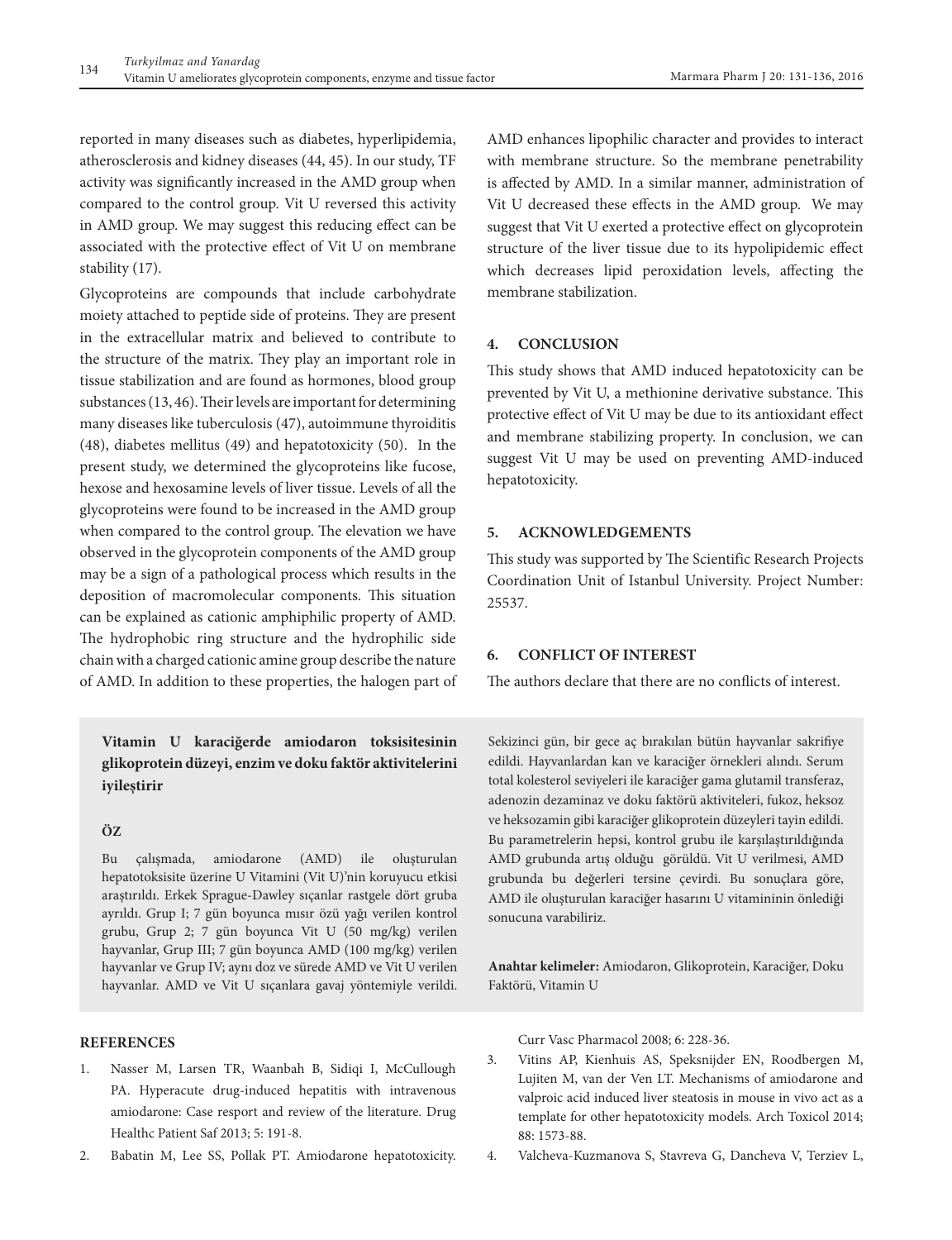- 5. Luciani R, Falcone C, Principe F, Punzo G, Menè P. Acute renal failure due to amiodarone-induced hypothyroidism. Clin Nephrol 2009; 72: 79-80.
- 6. Jabrocka-Hybel A, Bednarczuk T, Bartalena L, Pach D, Ruchala M, Kamiński G, Kostecka-Matyja M, Hubalewska-Dydejczyk A. Amiodarone and the thyroid. Endokrynol Pol 2015; 66: 176-86.
- 7. Pomponio G, Zurich MG, Schultz L, Weiss DG, Romanelli L, Gramowski-Voss A, Di Consiglio E, Testai E. Amiodarone biokinetics, the formation of its major oxidative metabolite and neurotoxicity after acute and repeated exposure of brain cell cultures. Toxicol In Vitro 2015; 30: 192-202.
- 8. Turk U, Turk BG, Yılmaz SG, Tuncer E, Alioglu E, Dereli T. Amiodarone-induced multiorgan toxicity with ocular findings on confocal microscopy. Middle East Afr J Ophthalmol 2015; 22: 258-60.
- 9. Lewis JH, Mullick F, Ishak KG, Ranard RC, Ragsdale B, Perse RM, Rusnock EJ, Wolke A, Benjamin SB, Seeff LB. Histopathologic analysis of suspected amiodarone hepatotoxicity. Hum Pathol 1990; 21: 59–67.
- 10. Simon JB, Manley PN, Brien JF, Armstrong PW. Amiodarone hepatotoxicity simulating alcoholic liver disease. N Engl J Med 1984; 311: 167–72.
- 11. Ray SD, Patel D, Wong V, Bagchi D. In vivo protection of dna damage associated apoptotic and necrotic cell deaths during acetaminophen-induced nephrotoxicity, amiodaroneinduced lung toxicity and doxorubicin-induced cardiotoxicity by a novel IH636 grape seed proanthocyanidin extract. Res Commun Mol Pathol Pharmacol 2000; 107: 137-66.
- 12. Ruch RJ, Bandyopadhyay S, Somani P, Klaunig JE. Evaluation of amiodarone free radical toxicity in rat hepatocytes. Toxicol Lett 1991; 56: 117-26.
- 13. Punithavathi VR, Prince PS. Combined effects of quercetin and alpha-tocopherol on lipids and glycoprotein components in isoproterenol induced myocardial infarcted Wistar rats. Chem Biol Interact 2009; 181: 322-7.
- 14. Saravanan G, Ponmurugan P, Senthil Kumar GP, Rajarajan T. Antidiabetic effect of S-allylcysteine: Effect on plasma and tissue glycoproteins in experimental diabetes. Phytomedicine 2010; 17: 1086-89.
- 15. Anadakumar P, Jagan S, Kamaraj S, Ramakrishnan G, Titto AA, Devaki T. Beneficial influence of capsaicin on lipid peroxidation, membrane-bound enzymes and glycoprotein profile during experimental lung carcinogenesis. J Pharm Pharmacol 2008; 60: 803-8.
- 16. Lee NY, Park KY, Min HJ, Song KY, Lim YY, Park J, Kim BJ, Kim MN. Inhibitory effect of Vitamin U (S-methylmethionine sulfonium chloride) on differentiation in 3T3-L1 preadipocyte cell lines. Ann Dermatol 2012; 24: 39-44.
- 17. Racz I, Paldi E, Szalai G, Janda T, Pal M, Lasztity D. S-methylmethionine reduces cell membrane damage in higher plants exposed to low-temperature stress. J Plant Physiol 2008; 165: 1483-90.
- 18. Seri K, Matsuo T, Asano M, Sato R, Kato T. Hypolipidemic effects of S-methylmethioine (Vitamin U) using various experimental procedures. Arzneimittelforschung 1978; 28: 1711-2.
- 19. Sokmen BB, Tunali S, Yanardag R. Food Chem. Toxicol 2012; 50: 3562-6.
- 20. Ichikawa T, Ito Y, Saegusa Y, Iwai T, Goso Y, Ikezawa T, Ishihara K. Effects of combination treatment with famotidine and methylmethionine sulfonium chloride on the mucus barrier of rat gastric mucosa, J Gastroenterol Hepatol 2009; 24: 488-92.
- 21. Kim WS, Yang YJ, Min HG, Song MG, Lee JS, Park KY, Kim, JJ, Sung JH, Choi JS, Cha HJ. Accelerated wound healing by S-methylmethionine sulfonium: Evidence of dermal fibroblast activation via the ERK1/2 pathway. Pharmacology 2010; 85: 68-76.
- 22. Reasor MJ, McCloud CM, Beard TL, Ebert DC, Kacew S, Gardner MF, Aldem KA, Hostetler KY. Comparative evaluation of amiodarone-induced phospholipidosis and drug accumulation in Fischer-344 and Sprague-Dawley rats. Toxicology 1996; 106: 139-47.
- 23. Zlatkis A, Zak B, Boyle AJ. A new method for the direct determination of serum cholesterol. J Lab Clin Med 1953; 41: 486-92.
- 24. Szasz G. A kinetic photometric method for serum  $\gamma$ -glutamyl transpeptidase. Clin Chem 1969; 15: 124-36.
- 25. Karker H. Method for estimation of serum adenosine desaminase. Scand J Clin Lab Invest 1964; 16: 570-4.
- 26. Ingram GIC, Hills M. Reference method for the one-stage prothrombin time test on human blood. International committee for standardization in hematology. Thromb Haemost 1976; 36: 237-8.
- 27. Dische Z, Shettles LB. A specific color reaction of methylpentoses and a spectrophotometric micromethod for their determination. J Biol Chem 1948; 175: 593-603.
- 28. Winzler RJ. Determination of serum glycoproteins. In: Methods of Biochemical Analysis. Editor: Glick DP. Interscience Publishers, Inc. NewYork. 1955, pp. 279-311.
- 29. Lowry OH, Rosebrough HJ, Farr AL, Randall RJ. Protein measurement with the Folin phenol reagent. J Biol Chem 1951; 193: 265-75.
- 30. Seeff LB. Drug-induced liver injury is a major risk for new drugs. Dig Dis 2015; 33: 458-63.
- 31. Jaeschke H. Acetaminophen: dose-dependent drug hepatotoxicity and acute liver failure in patients. Dig Dis 2015; 33: 464-71.
- 32. Kannan R, Pollak A, Singh BN. Elevation of serum lipids after chronic administration of amiodarone in rabbits. Atherosclerosis 1982; 44: 19–26.
- 33. Kasim SE, Bagchi N, Brown TR, Khilnani S, Jackson K, Steinman RT, Lehmann MH. Amiodarone-induced changes in lipid metabolism. Horm Metab Res 1990; 22: 285-8.
- 34. Hudig G, Bakker O, Wiersinga WM. Amidoarone-induced hypercholesterolemia is associated with a decrease in liver LDL receptor mRNA. FEBS Letters 1994; 341: 86-90.
- 35. Seri K. Matsuo T, Taniguchi T, Amemiya K, Kudo M, Saito